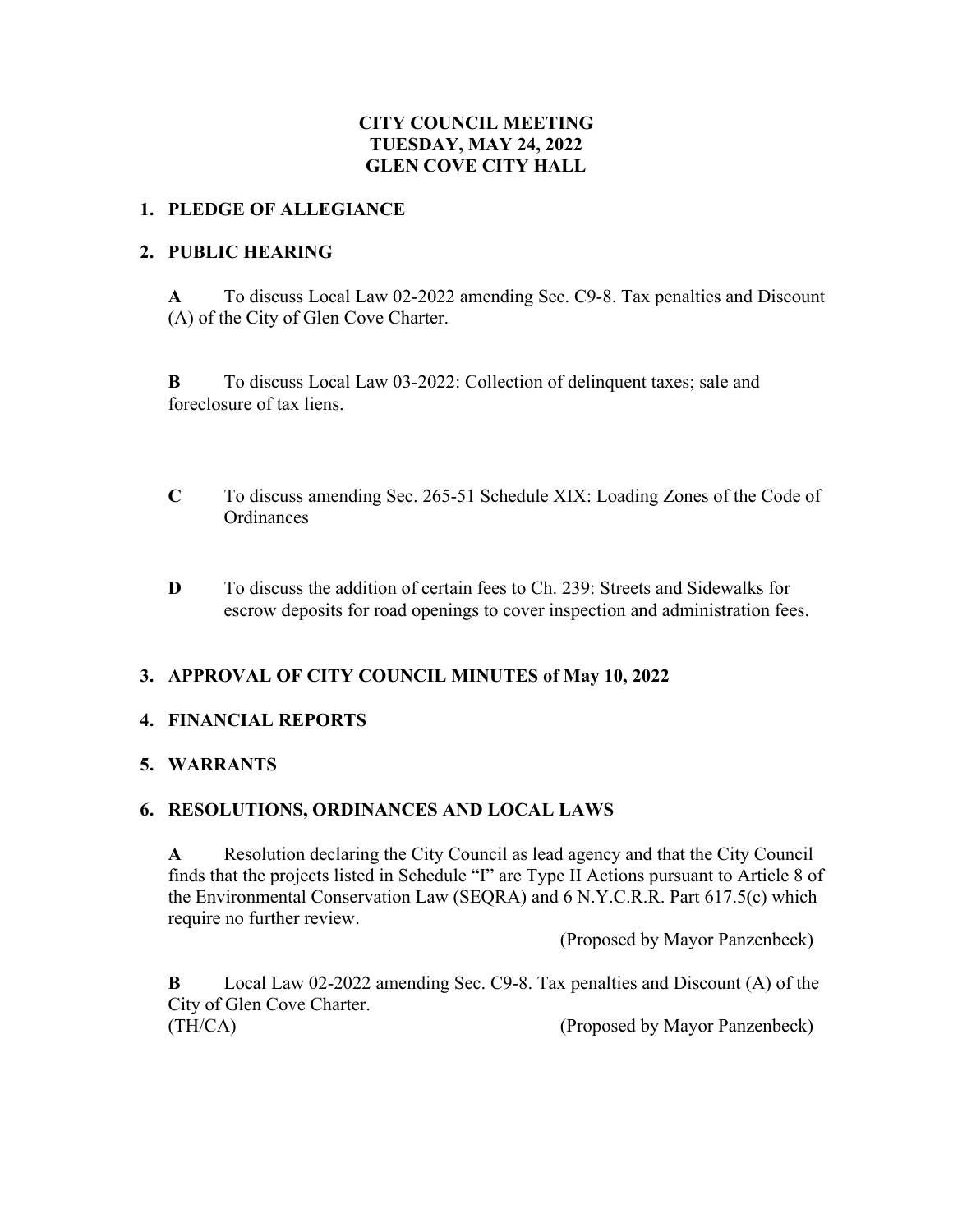**C** Local Law 03-2022 removing Sec. C9-9 (E) 2 Interest on tax liens; how computed, amending Sec. C9-9 (O)(1)(a)[3] When tax lien may be discharged, and adding Sec. C9-9 (O)(4) of the City of Glen Cove Charter.

(Proposed by Mayor Panzenbeck)

**D** Ordinance to amend Sec. 265-51 Schedule XIX: Loading Zones of the Code of Ordinances, as it relates to Glen Street.

(Proposed by Mayor Panzenbeck)

**E** Ordinance authorizing the City Council to issue serial bonds in an amount not to exceed \$5,917,323, to fund various capital improvements and purchase of equipment. (MP/FD) (Proposed by Mayor Panzenbeck)

**F** Resolution authorizing the addition of escrow deposits for road openings to cover inspection and administration fees.

(LS/DPW) (Proposed by Mayor Panzenbeck)

**G** Resolution amending Ch. 239: Streets and Sidewalks Permit Fees from \$275 to \$300, for non-utility.

(LS/DPW) (Proposed by Mayor Panzenbeck)

**H** Resolution amending Ch. 95: Boat Ramp Permit fees, effective June 25, 2022. (ST/YS&R) (Proposed by Mayor Panzenbeck)

**I** Resolution authorizing the City Council to adopt a Vehicle Use Policy for the City of Glen Cove.

(Proposed by Mayor Panzenbeck)

**J** Resolution authorizing the City Attorney to settle certain tax certiorari claims. (TH/CA) (Proposed by Mayor Panzenbeck)

**K** Resolution authorizing the Mayor to accept the proposal of and enter into an agreement with LandTek Group, Inc., for emergency concrete remediation at Morgan Park, in the amount of \$174,211.00. (LS/DPW)) (Proposed by Mayor Panzenbeck)

**L** Resolution authorizing the Mayor to enter into a retainer agreement with Chase Rathkopf & Chase to recodify the City of Glen Cove Zoning Code, in the amount of \$350 per hour for attorney and \$125 per hour for legal assistant, with an amount not to exceed \$25,000.

(TH/CA) (Proposed by Mayor Panzenbeck)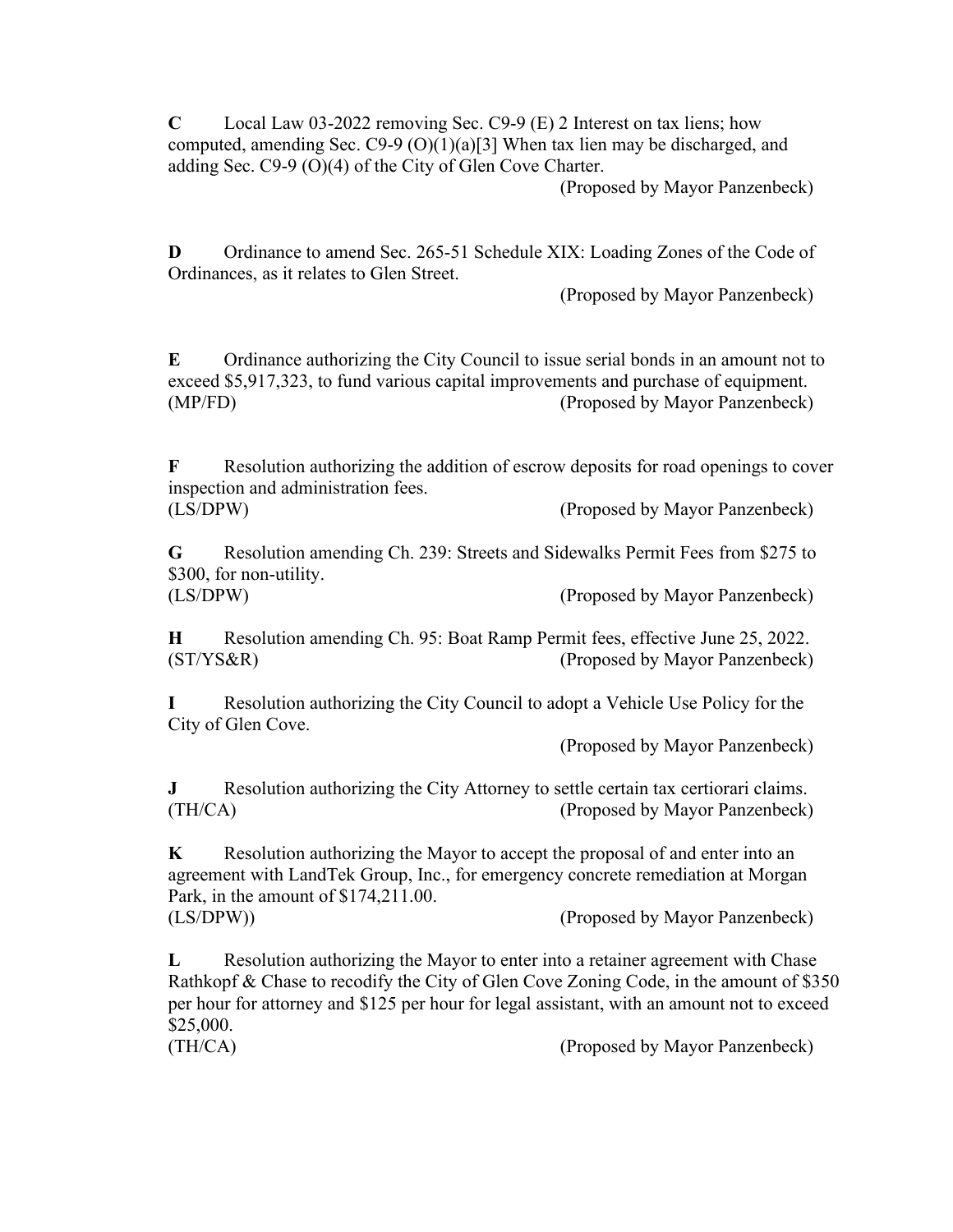**M** Resolution authorizing the Mayor to accept the proposal of Waldner's Business Environments for the emergency replacement of water damaged furniture in the lower level inclusive of the Adult Day Program at the Senior Center, in the amount of \$71,550.61.

(CR/SC) (Proposed by Mayor Panzenbeck)

**N** Resolution authorizing the one-year contract, entered into by the City of Glen Cove with RC Golf Corp., dated February 17, 2016, expired December 31, 2016, and extended by resolutions of the Glen Cove City Council each year following, to be extended to December 31, 2022, with certain changes.

(Proposed by Mayor Panzenbeck)

**O** Resolution authorizing the Mayor to enter into an purchase agreement for one (1) 2022 Chevrolet Silverado 3500 HD Crew cab truck from Denooyer Chevrolet, for the Water Department, in the amount of \$45,212.50. (YQ/FD) (Proposed by Mayor Panzenbeck)

**P** Resolution authorizing the Mayor to enter into an agreement with LandTek Group, Inc. for the repair of Campy Field retaining wall at John Maccarone Memorial Stadium in the amount of \$34,754. (YQ/FD) (Proposed by Mayor Panzenbeck)

**Q** Resolution authorizing the Mayor accept Amendment # 2 of our Nassau County FFCRA Contract # CQHS21000037, thereby increasing our award by \$150,050. (CR/SC) (Proposed by Mayor Panzenbeck)

**R** Resolution authorizing the Mayor to accept the proposal of and enter into an agreement with Rhombus Sign erectors, for the installation of two (2) scoreboards at John Maccarone Memorial Stadium, in the amount of \$9,000. (YQ/FD) (Proposed by Mayor Panzenbeck)

**S** Resolution authorizing the Mayor to enter into an agreement with the New York State Office of Temporary and Disability Assistance for the purpose of participating as a vendor in the New York State Low Income Household Water Assistance Program. (MP/FD) (Proposed by Mayor Panzenbeck)

**T** Resolution authorizing the Mayor to enter into a lease agreement with Bait & Tackle Shop, Inc., d/b/a Hook and Battered, for the operation of a concession stand at Morgan Memorial Park and Pryibil Beach, effective May 30, 2022 through September 5, 2022, in the amount of \$1,500 per location for the season. (TH/CA) (Proposed by Mayor Panzenbeck)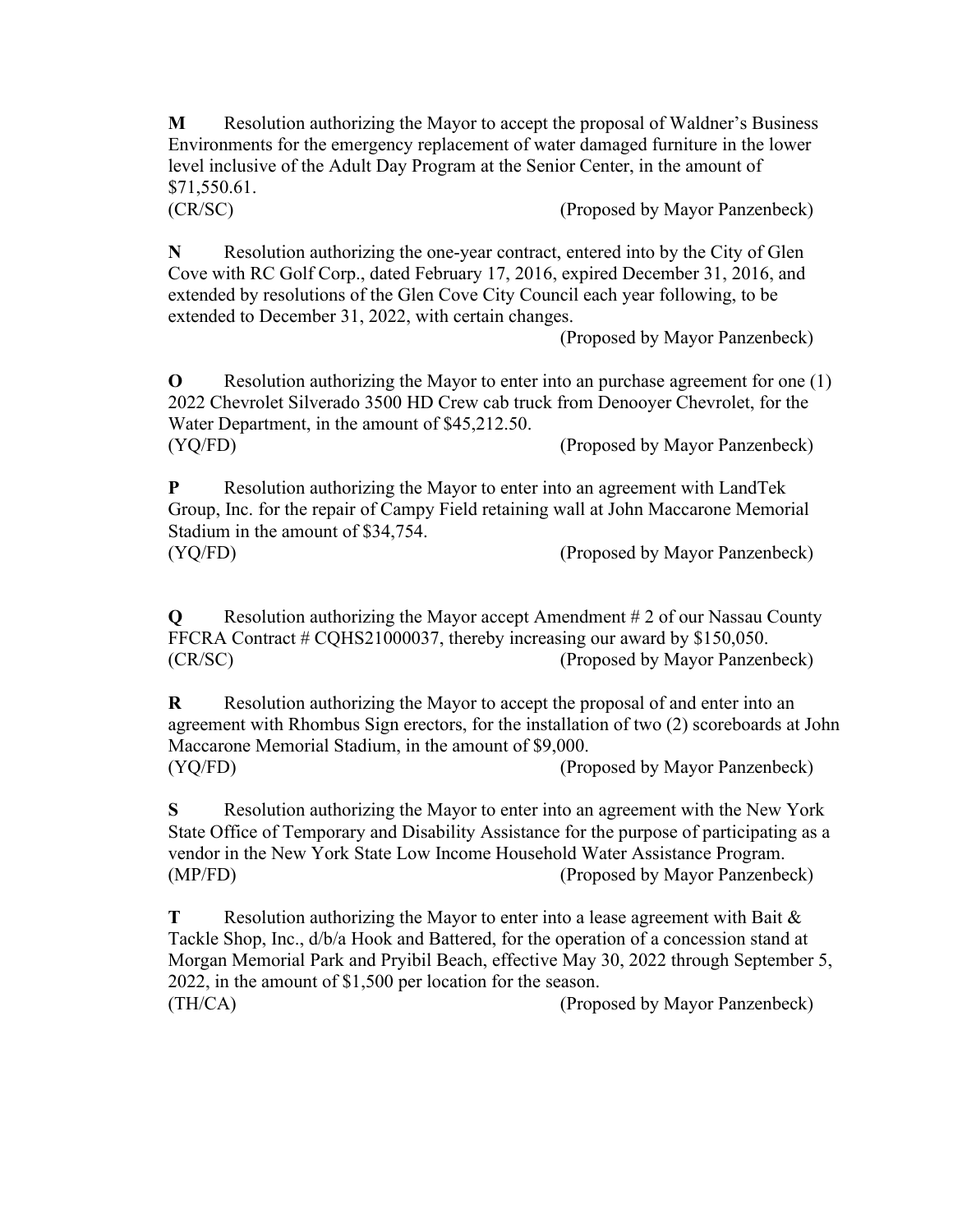**U** Resolution authorizing the Mayor to accept the proposal of and enter into an agreement with Abatek Corp. for the removal of and disposal of asbestos at the Glen Cove Golf Course, in the total amount of \$24,700.00 (LS/DPW) (Proposed by Mayor Panzenbeck)

**V** Resolution authorizing the Mayor to enter into an agreement with The Lords of 52<sup>nd</sup>, Street, LLC, to perform at July 4, 2022 at Morgan Memorial Park, in the amount of \$7,500.

(Proposed by Mayor Panzenbeck)

**W** Resolution authorizing the Mayor to enter into an agreement with Creative Advertising Concepts, Inc. to provide sunscreen dispensers at Pryibil Beach, Crescent Beach, Morgan Memorial Park, Glen Cove Golf Course/Joe Stanco Park, and Jonh Maccarone Memorial Stadium, under the terms and provisions contained therein. (TH/CA) (Proposed by Mayor Panzenbeck)

**X** Resolution authorizing the Mayor to enter into an agreement with WB Mason for the provision of one (1) water cooler service at the Glen Cove DPW Yard, mechanic shop, at a cost of \$0.99 per month per unit for rental of cooler. (YQ/FD) (Proposed by Mayor Panzenbeck)

**Y** Resolution authorizing the sale of two (2) Reising Submachine Guns Model 50 .45 ACP Serial No. 1988 and 2284 with all magazines and accessories, to Hunter Sports, Inc., in the amount of \$10,000. (WW/PD) (Proposed by Mayor Panzenbeck)

**Z** Resolution authorizing certain budget amendments and transfers. (MP/FD) (Proposed by Mayor Panzenbeck)

**AA** Resolution authorizing the Mayor to enter into a contract agreement with Schedule Anywhere, which provides scheduling program with mobile and online access, effective May 31, 2022, an annual cost of \$1,512. (WW/PD) (Proposed by Mayor Panzenbeck)

**BB** Resolution authorizing the Mayor to enter into an agreement with Lisa Marconi, to perform duties as Court Reporter, for Planning and Zoning board meetings, at a fee of \$5.85 per page for court report services and \$7.00 per page for expedited services and an appearance fee of \$175 covering 2  $\frac{1}{2}$  hours of time and \$150 for every 2  $\frac{1}{2}$  hours of time thereafter, retroactive to May 1, 2022.

(Proposed by Mayor Panzenbeck)

**CC** Resolution authorizing the Mayor to enter into a contract agreement with Supreme Martial Arts/Andrew Goldberg as an independent Contractor to provide Martial Arts instruction for the Glen Cove After 3 Summer Program, from July 5-August 5, 2022, at a rate of \$125.00/hour, 2 days/week, 2 hours per day. (ST/R&YS) (Proposed by Mayor Panzenbeck)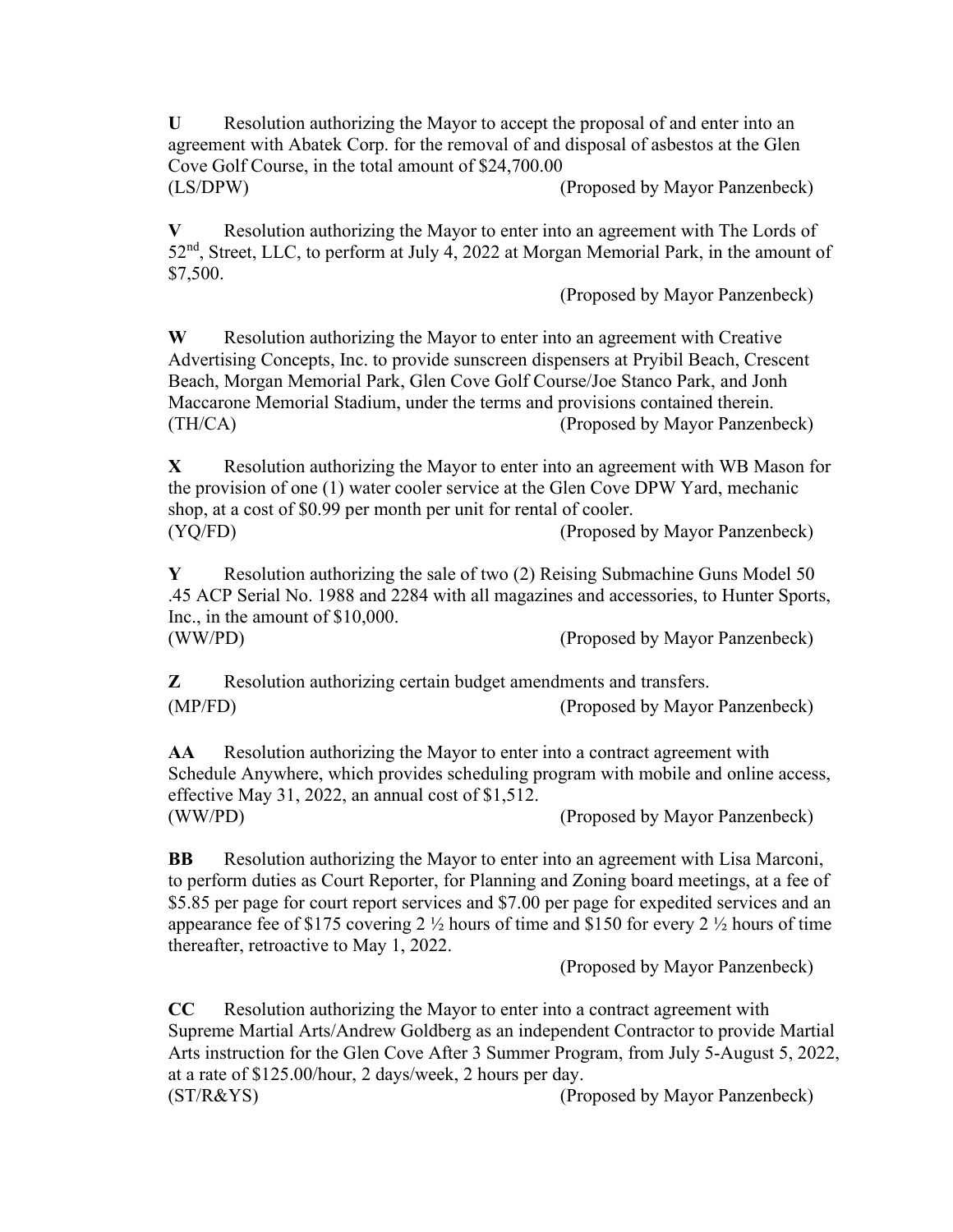**DD** Resolution authorizing Marcello Zuccaro, Matthew Meli, Greg Denk, Matthew Grabowski, Derek Valance, and Kristen DeMetropolis to attend Bike School training on June 7, June 13 or June 20, 2022, in the total amount of \$5,449.08. (WW/PD) (Proposed by Mayor Panzenbeck)

**EE** Resolution authorizing Jenna Belfiore to attend Local Government Procurement training on June 7, 8, 9, 14, 15 and 16, 2022, in the total amount of \$595.00. (MP/FD) (Proposed by Mayor Panzenbeck)

**FF** Resolution authorizing John Testa to attend IACP Annual Conference, October 14-18, 2022, in the total amount of \$2,235.

(Proposed by Mayor Panzenbeck)

**GG** Resolution authorizing Swim Across America to hold their annual "Sound to Cove Swim" to be held on Sunday, July 31, 2022 at Pryibil Beach, 6:00 a.m. to 11:00 a.m.

(Proposed by Mayor Panzenbeck)

**HH** Resolution authorizing the annual "Glen Cove Pride Flag Raising" event June 2, 2022 at 5:30 p.m. and closing of Bridge Street.

(Proposed by Councilwoman Silverman)

**II** Resolution authorizing Glen Cove Downtown Management Association to hold "Glen Cove Downtown BID Wellness Day" on June 25, 2022, 9:00 a.m. to 6:00 p.m., in Village Square.

(Proposed by Mayor Panzenbeck)

**JJ** Resolution authorizing the Police Department to host their annual "National Night Out", August 2, 2022, and the closing of Bridge Street 5:30 p.m. to 9:30 p.m. (Proposed by Mayor Panzenbeck)

**KK** Resolution authorizing the Police Department to erect twenty (20) lawn signs, to advertise annual "National Night Out", July 19 through August 4, 2022.

(Proposed by Mayor Panzenbeck)

**LL** Resolution authorizing St. Patrick's Church to hold a Corpus Christi Procession on June 19, 2022, and the closing of certain streets 9:00 a.m. to 11:30 a.m. (Proposed by Mayor Panzenbeck)

**MM** Resolution authorizing Allison Basdavanos to hold a birthday party at Garvies Point Pavilion on June 26, 2022, 11:00 a.m. to 1:00 a.m.

(Proposed by Mayor Panzenbeck)